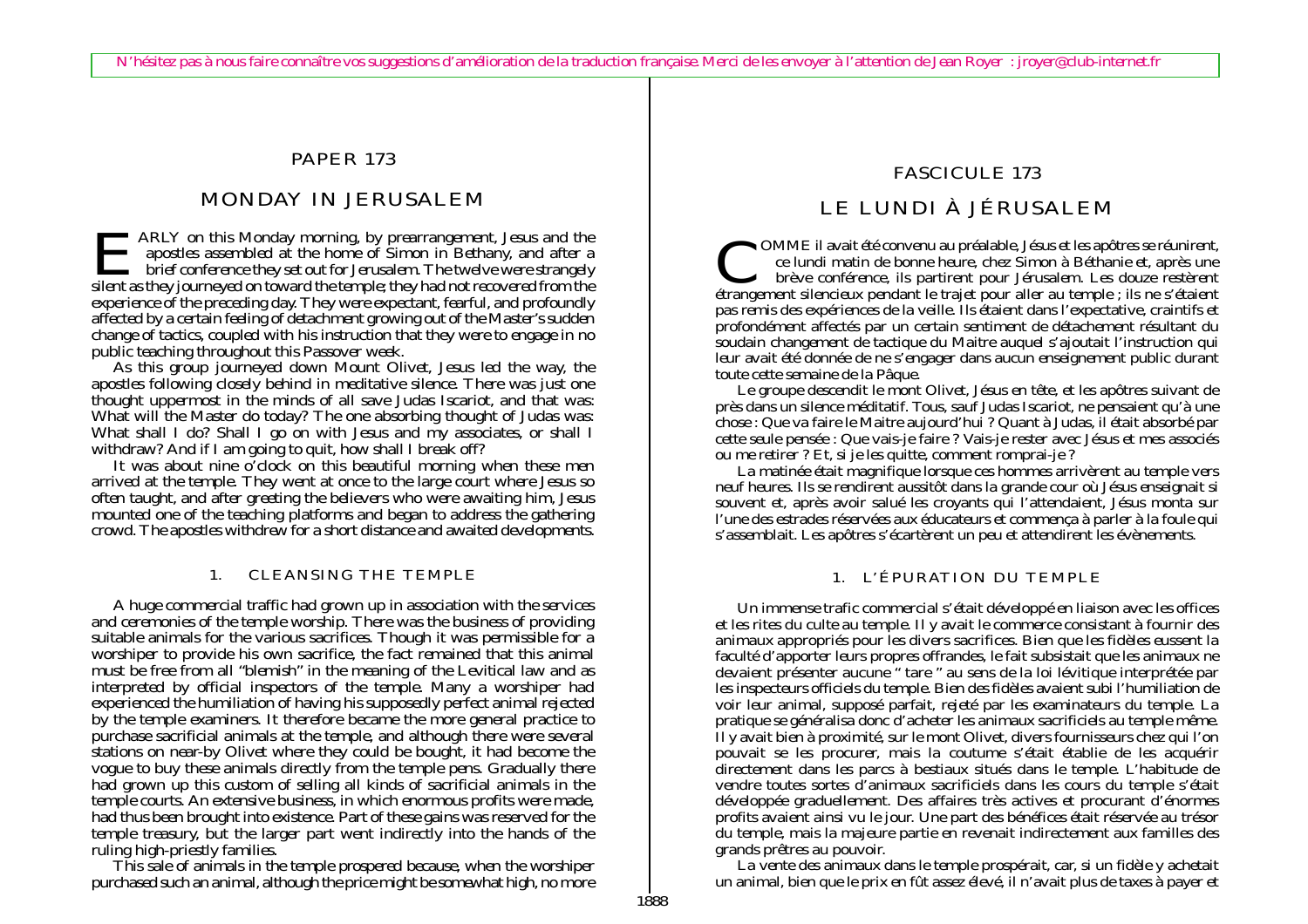fees had to be paid, and he could be sure the intended sacrifice would not be rejected on the ground of possessing real or technical blemishes. At one time or another systems of exorbitant overcharge were practiced upon the common people, especially during the great national feasts. At one time the greedy priests went so far as to demand the equivalent of the value of a week's labor for a pair of doves which should have been sold to the poor for a few pennies. The "sons of Annas" had already begun to establish their bazaars in the temple precincts, those very merchandise marts which persisted to the time of their final overthrow by a mob three years before the destruction of the temple itself.

But traffic in sacrificial animals and sundry merchandise was not the only way in which the courts of the temple were profaned. At this time there was fostered an extensive system of banking and commercial exchange which was carried on right within the temple precincts. And this all came about in the following manner: During the Asmonean dynasty the Jews coined their own silver money, and it had become the practice to require the temple dues of one-half shekel and all other temple fees to be paid with this Jewish coin. This regulation necessitated that money-changers be licensed to exchange the many sorts of currency in circulation throughout Palestine and other provinces of the Roman Empire for this orthodox shekel of Jewish coining. The temple head tax, payable by all except women, slaves, and minors, was one-half shekel, a coin about the size of a ten cent piece but twice as thick. By the times of Jesus the priests had also been exempted from the payment of temple dues. Accordingly, from the 15th to the 25th of the month preceding the Passover, accredited money-changers erected their booths in the principal cities of Palestine for the purpose of providing the Jewish people with proper money to meet the temple dues after they had reached Jerusalem. After this ten-day period these moneychangers moved on to Jerusalem and proceeded to set up their exchange tables in the courts of the temple. They were permitted to charge the equivalent of from three to four cents commission for the exchange of a coin valued at about ten cents, and in case a coin of larger value was offered for exchange, they were allowed to collect double. Likewise did these temple bankers profit from the exchange of all money intended for the purchase of sacrificial animals and for the payment of vows and the making of offerings.

These temple money-changers not only conducted a regular banking business for profit in the exchange of more than twenty sorts of money which the visiting pilgrims would periodically bring to Jerusalem, but they also engaged in all other kinds of transactions pertaining to the banking business. Both the temple treasury and the temple rulers profited tremendously from these commercial activities. It was not uncommon for the temple treasury to hold upwards of ten million dollars while the common people languished in poverty and continued to pay these unjust levies.

In the midst of this noisy aggregation of money-changers, merchandisers, and cattle sellers, Jesus, on this Monday morning, attempted to teach the gospel of the heavenly kingdom. He was not alone in resenting this profanation of the temple; the common people, especially the Jewish visitors from foreign provinces, also heartily resented this profiteering desecration of their national house of worship. At this time the Sanhedrin itself held its regular meetings in a chamber surrounded by all this babble and confusion of trade and barter.

il était sûr que le sacrifice proposé ne serait pas rejeté, sous prétexte que l'animal était réellement ou théoriquement taré. De temps à autre, on augmentait, d'une manière exorbitante, les prix demandés aux gens du peuple, spécialement durant les grandes fêtes nationales. À un certain moment, les prêtres avides allèrent jusqu'à exiger l'équivalent d'une semaine de travail pour un couple de pigeons que l'on aurait normalement vendu aux pauvres pour quelques deniers. Les " fils d'Annas " avaient déjà commencé à installer leurs boutiques dans l'enceinte du temple, sur ces mêmes emplacements de marché qui subsistèrent jusqu'à leur démolition, par la populace, trois ans avant la destruction du temple lui-même.

Mais le trafic des animaux sacrificiels et de diverses marchandises n'était pas la seule manière dont les cours du temple étaient profanées. On avait développé, à l'époque, un vaste système de banque et de change, qui se pratiquait jusque dans l'enceinte du temple et s'était instauré de la manière suivante : durant la dynastie Asmonéenne, les Juifs avaient frappé leur propre monnaie d'argent, et la pratique s'était établie d'exiger que la taxe d'un demisicle et tous les autres droits du temple fussent payés avec cette monnaie juive. Cette règlementation rendait nécessaire l'octroi de licences à des changeurs de devises pour qu'ils fournissent des sicles orthodoxes de frappe juive en échange des nombreuses sortes de monnaie circulant en Palestine et dans d'autres provinces de l'empire romain. L'impôt du temple, payable par tout le monde, excepté les femmes, les esclaves et les mineurs, était d'un demi-sicle, une monnaie de la taille d'une pièce d'argent de deux centimètres de diamètre, mais assez épaisse. À l'époque de Jésus, les prêtres avaient également été exemptés de l'impôt du temple. En conséquence, du 15 au 25 du mois précédant la Pâque, des changeurs accrédités dressaient leurs baraques dans les principales villes de Palestine en vue de fournir aux Juifs la monnaie appropriée pour payer les taxes du temple à leur arrivée à Jérusalem. Après cette période de dix jours, ces changeurs partaient pour Jérusalem et installaient leurs comptoirs dans les cours du temple. Ils étaient autorisés à prélever une commission de quinze à vingt centimes sur l'échange d'une pièce valant à peu près cinquante centimes, et le double sur une pièce de valeur supérieure. Ces banquiers du temple tiraient également profit du change de tout l'argent destiné à l'achat des animaux à sacrifier, et au paiement des voeux et des offrandes.

Non seulement ces changeurs du temple faisaient des affaires régulières de banque pour tirer bénéfice du change d'au moins vingt sortes de monnaies apportées périodiquement par les pèlerins, lors de leur passage à Jérusalem, mais ils s'engageaient aussi dans toutes sortes d'opérations relevant du métier de banquier. Le trésor du temple et les chefs religieux tiraient d'immenses profits de ces activités commerciales. Il n'était pas rare que le trésor du temple contint jusqu'à plus de dix millions de dollars, tandis que le petit peuple languissait dans la misère et continuait à payer ces prélèvements injustes.

Ce lundi matin, Jésus tenta d'enseigner l'évangile du royaume céleste au milieu de cette bruyante multitude de changeurs, de vendeurs et de marchands de bestiaux. Il n'était pas seul à s'indigner de cette souillure du temple ; les gens du peuple, et spécialement les Juifs des provinces étrangères, étaient profondément froissés dans leur coeur de voir ainsi profaner leur temple national pour de l'argent. À cette époque, le Sanhédrin lui-même tenait ses réunions régulières dans une salle autour de laquelle se poursuivaient le brouhaha de ces discussions et ce pêle-mêle de commerce et de troc.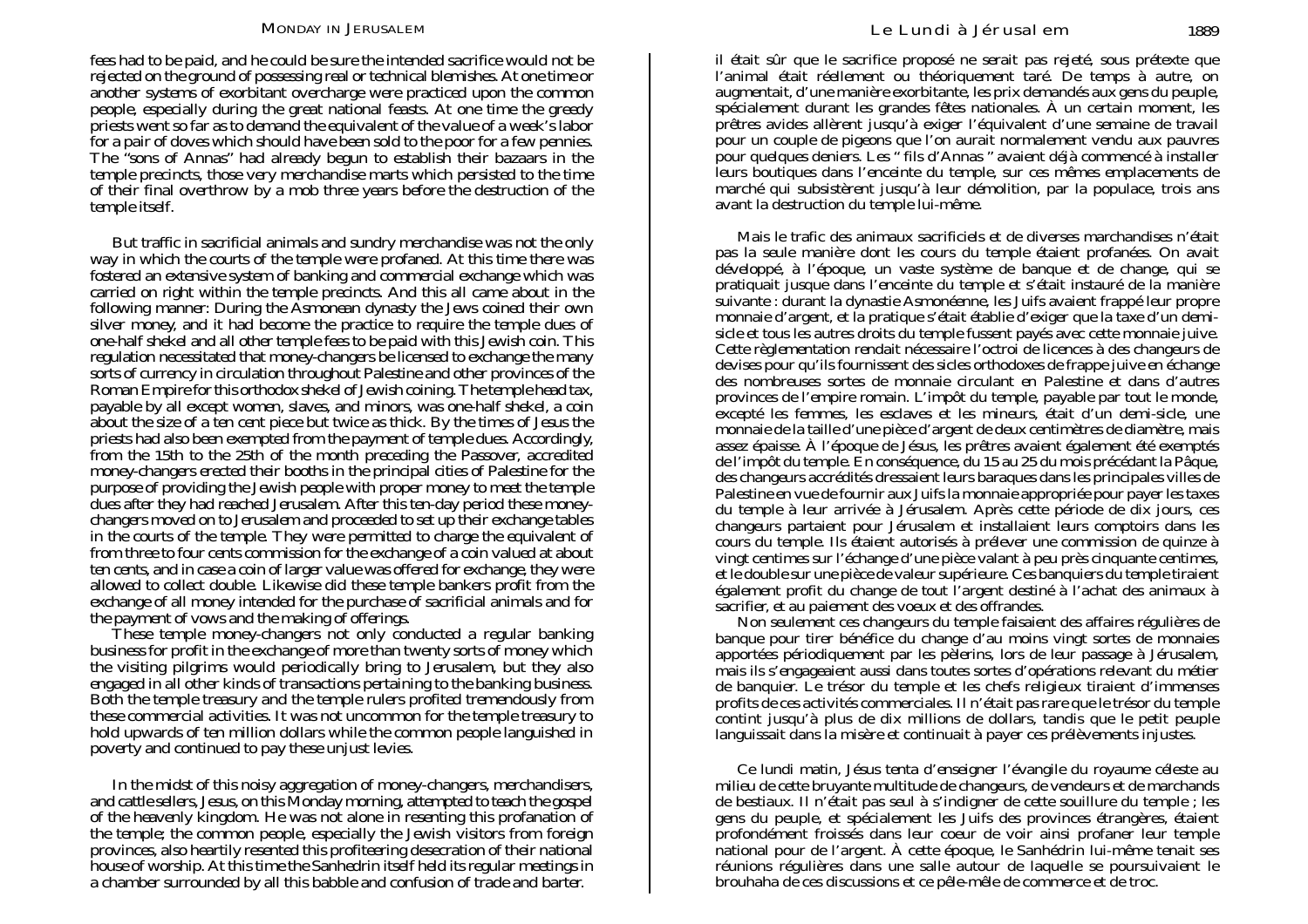As Jesus was about to begin his address, two things happened to arrest his attention. At the money table of a near-by exchanger a violent and heated argument had arisen over the alleged overcharging of a Jew from Alexandria, while at the same moment the air was rent by the bellowing of a drove of some one hundred bullocks which was being driven from one section of the animal pens to another. As Jesus paused, silently but thoughtfully contemplating this scene of commerce and confusion, close by he beheld a simpleminded Galilean, a man he had once talked with in Iron, being ridiculed and jostled about by supercilious and would-be superior Judeans; and all of this combined to produce one of those strange and periodic uprisings of indignant emotion in the soul of Jesus.

To the amazement of his apostles, standing near at hand, who refrained from participation in what so soon followed, Jesus stepped down from the teaching platform and, going over to the lad who was driving the cattle through the court, took from him his whip of cords and swiftly drove the animals from the temple. But that was not all; he strode majestically before the wondering gaze of the thousands assembled in the temple court to the farthest cattle pen and proceeded to open the gates of every stall and to drive out the imprisoned animals. By this time the assembled pilgrims were electrified, and with uproarious shouting they moved toward the bazaars and began to overturn the tables of the money-changers. In less than five minutes all commerce had been swept from the temple. By the time the near-by Roman guards had appeared on the scene, all was quiet, and the crowds had become orderly; Jesus, returning to the speaker's stand, spoke to the multitude: "You have this day witnessed that which is written in the Scriptures: 'My house shall be called a house of prayer for all nations, but you have made it a den of robbers.'"

But before he could utter other words, the great assembly broke out in hosannas of praise, and presently a throng of youths stepped out from the crowd to sing grateful hymns of appreciation that the profane and profiteering merchandisers had been ejected from the sacred temple. By this time certain of the priests had arrived on the scene, and one of them said to Jesus, "Do you not hear what the children of the Levites say?" And the Master replied, "Have you never read, 'Out of the mouths of babes and sucklings has praise been perfected'?" And all the rest of that day while Jesus taught, guards set by the people stood watch at every archway, and they would not permit anyone to carry even an empty vessel across the temple courts.

When the chief priests and the scribes heard about these happenings, they were dumfounded. All the more they feared the Master, and all the more they determined to destroy him. But they were nonplused. They did not know how to accomplish his death, for they greatly feared the multitudes, who were now so outspoken in their approval of his overthrow of the profane profiteers. And all this day, a day of quiet and peace in the temple courts, the people heard Jesus' teaching and literally hung on his words.

This surprising act of Jesus was beyond the comprehension of his apostles. They were so taken aback by this sudden and unexpected move of their Master that they remained throughout the whole episode huddled together near the speaker's stand; they never lifted a hand to further this cleansing of the temple. If this spectacular event had occurred the day before, at the time of Jesus' triumphal arrival at the temple at the termination of his tumultuous procession through the gates of the city, all the while loudly acclaimed by the multitude, they would

Au moment où Jésus allait commencer son allocution, deux incidents se produisirent qui attirèrent son attention. Au comptoir d'un changeur voisin, une discussion violente et passionnée s'était élevée à propos d'une commission trop élevée demandée à un Juif d'Alexandrie, et, au même instant, l'air était déchiré par les beuglements d'une centaine de boeufs que l'on transférait d'une section du parc à bestiaux à une autre. Tandis que Jésus s'arrêtait en contemplant silencieusement, mais méditativement, cette scène de commerce et de confusion, il aperçut près de lui un candide Galiléen à qui il avait parlé à Iron, et que des Judéens, arrogants et se prétendant supérieurs, ridiculisaient et bousculaient. Tout ceci se conjugua dans l'âme de Jésus pour provoquer l'un

de ces étranges accès d'indignation émotive qui le prenaient périodiquement. À la stupéfaction de ses apôtres, qui se tenaient à proximité immédiate et <sup>s</sup>'abstinrent de participer à la scène qui suivit, Jésus descendit de l'estrade d'enseignement, se dirigea vers le garçon qui conduisait le bétail à travers la cour, lui prit son fouet de cordes et chassa rapidement les animaux du temple, mais ce ne fut pas tout. Sous les regards émerveillés des milliers de personnes assemblées dans la cour du temple, il marcha à grands pas majestueux vers la section la plus éloignée du parc à bestiaux et se mit à ouvrir les portes de chaque étable et à en chasser les animaux emprisonnés. Dès lors, les pèlerins assemblés furent galvanisés ; avec des clameurs tumultueuses, ils allèrent vers les bazars et commencèrent à renverser les tables des changeurs. En moins de cinq minutes, tout commerce avait été balayé du temple. Au moment où les gardes romains du voisinage apparurent sur la scène, tout était de nouveau paisible et la foule s'était disciplinée. Remontant sur l'estrade des orateurs, Jésus s'adressa à la multitude et dit : " Vous avez assisté, aujourd'hui, à ce qui est annoncé dans les Écritures : 'Ma maison sera appelée une maison de prières pour toutes les nations, mais vous en avez fait une caverne de voleurs.' "

Avant qu'il ait pu en dire davantage, des hosannas de louanges éclatèrent dans la grande assemblée et, bientôt, une bande de jeunes gens sortit de la foule pour chanter des hymnes de reconnaissance, parce que les marchands profanes et les spéculateurs avaient été chassés du temple sacré. Entretemps, certains prêtres étaient arrivés sur la scène et l'un d'eux dit à Jésus : " N'entends-tu pas ce que disent les enfants des lévites ? " Et le Maitre répondit : " N'as-tu jamais lu que 'la louange est sortie parfaite de la bouche des enfants et des nourrissons' ? ". Durant le reste de la journée, tandis que Jésus enseignait, des gardes établis par le peuple veillèrent à tous les porches et ne permirent à personne de transporter même un récipient vide à travers les cours du temple.

Quand les chefs religieux et les scribes eurent vent de ces évènements, ils furent abasourdis. Ils eurent d'autant plus peur du Maitre et furent d'autant plus résolus à l'exterminer. Mais ils étaient fort embarrassés, ils ne savaient comment le mettre à mort, car ils craignaient beaucoup les foules, qui approuvaient maintenant si ouvertement l'expulsion des spéculateurs profanes. Durant toute la journée, qui fut tranquille et paisible dans les cours du temple, la foule écouta les enseignements de Jésus et fut littéralement suspendue à ses paroles.

Cet acte surprenant de Jésus dépassait la compréhension de ses apôtres. Ils furent tellement déconcertés par cette action soudaine et inattendue de leur Maitre que, durant toute cette scène, ils restèrent en groupe compact près de l'estrade des orateurs. Ils ne firent pas le moindre geste pour participer à l'épuration du temple. Si cet évènement spectaculaire avait eu lieu la veille, au moment de l'arrivée triomphale de Jésus au temple, à l'issue de la procession tumultueuse à travers les portes de la ville, où il avait été sans cesse bruyamment acclamé par la multitude,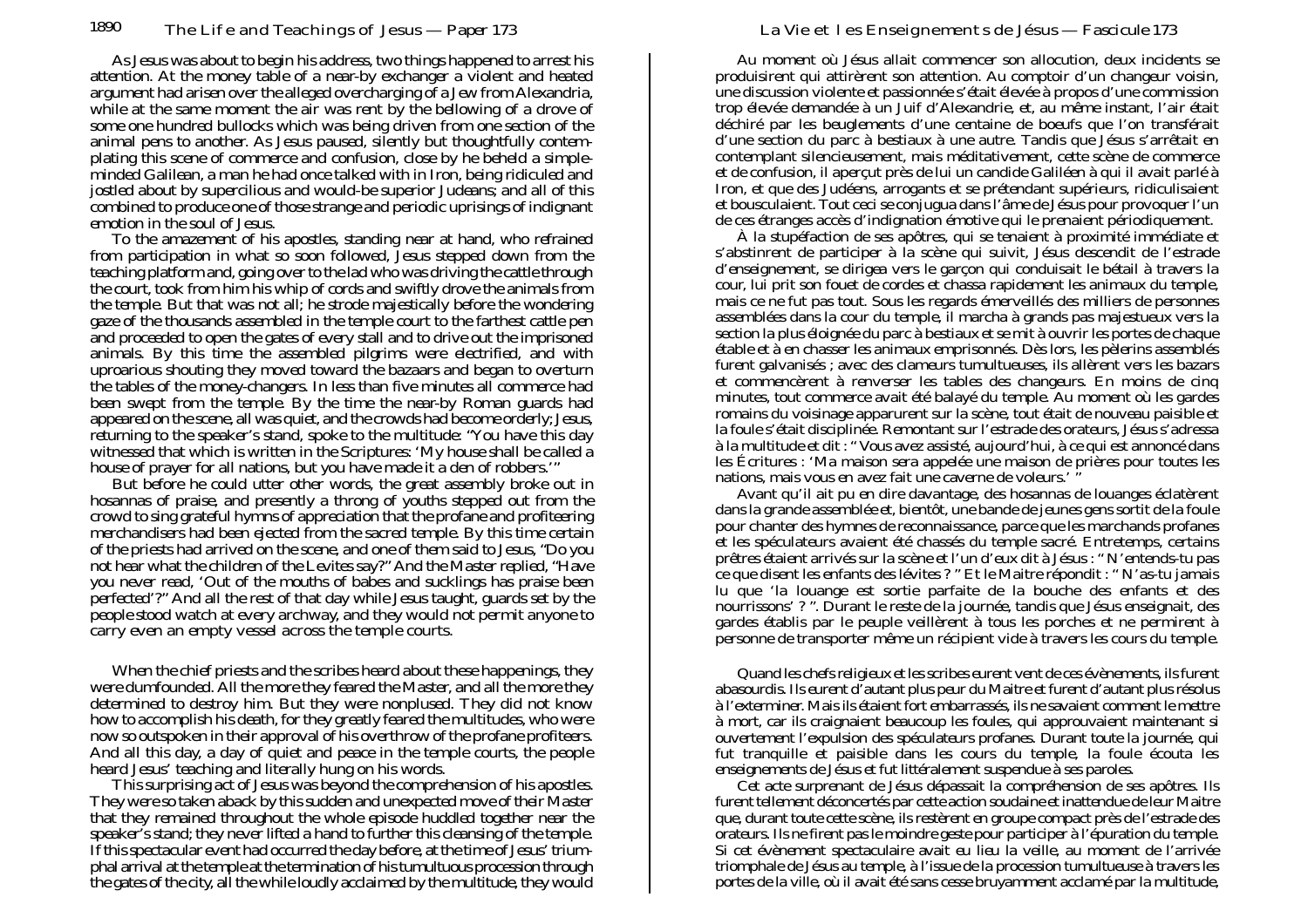have been ready for it, but coming as it did, they were wholly unprepared to participate.

This cleansing of the temple discloses the Master's attitude toward commercializing the practices of religion as well as his detestation of all forms of unfairness and profiteering at the expense of the poor and the unlearned. This episode also demonstrates that Jesus did not look with approval upon the refusal to employ force to protect the majority of any given human group against the unfair and enslaving practices of unjust minorities who may be able to entrench themselves behind political, financial, or ecclesiastical power. Shrewd, wicked, and designing men are not to be permitted to organize themselves for the exploitation and oppression of those who, because of their idealism, are not disposed to resort to force for self-protection or for the furtherance of their laudable life projects.

#### 2. CHALLENGING THE MASTER'S AUTHORITY

On Sunday the triumphal entry into Jerusalem so overawed the Jewish leaders that they refrained from placing Jesus under arrest. Today, this spectacular cleansing of the temple likewise effectively postponed the Master's apprehension. Day by day the rulers of the Jews were becoming more and more determined to destroy him, but they were distraught by two fears, which conspired to delay the hour of striking. The chief priests and the scribes were unwilling to arrest Jesus in public for fear the multitude might turn upon them in a fury of resentment; they also dreaded the possibility of the Roman guards being called upon to quell a popular uprising.

At the noon session of the Sanhedrin it was unanimously agreed that Jesus must be speedily destroyed, inasmuch as no friend of the Master attended this meeting. But they could not agree as to when and how he should be taken into custody. Finally they agreed upon appointing five groups to go out among the people and seek to entangle him in his teaching or otherwise to discredit him in the sight of those who listened to his instruction. Accordingly, about two o'clock, when Jesus had just begun his discourse on "The Liberty of Sonship," a group of these elders of Israel made their way up near Jesus and, interrupting him in the customary manner, asked this question: "By what authority do you do these things? Who gave you this authority?"

It was altogether proper that the temple rulers and the officers of the Jewish Sanhedrin should ask this question of anyone who presumed to teach and perform in the extraordinary manner which had been characteristic of Jesus, especially as concerned his recent conduct in clearing the temple of all commerce. These traders and money-changers all operated by direct license from the highest rulers, and a percentage of their gains was supposed to go directly into the temple treasury. Do not forget that *authority*was the watchword of all Jewry. The prophets were always stirring up trouble because they so boldly presumed to teach without authority, without having been duly instructed in the rabbinic academies and subsequently regularly ordained by the Sanhedrin. Lack of this authority in pretentious public teaching was looked upon as indicating either ignorant presumption or open rebellion. At this time only the Sanhedrin could ordain an elder or teacher, and such a ceremony had to take place in the presence of at least three persons who had previously been so ordained. Such an ordination conferred the title of "rabbi" upon the teacher and also qualified him to act as a judge, "binding and loosing such matters as might be brought to him for adjudication."

ils auraient été prêts à agir ; mais, de la manière dont l'incident arriva, ils n'étaient aucunement préparés à y participer.

Cette épuration du temple révèle l'attitude du Maitre envers la commercialisation des pratiques religieuses ainsi que sa répulsion pour toutes les formes d'injustice et de spéculation aux dépens des pauvres et des ignorants. L'épisode montre également que Jésus n'approuvait pas le refus d'employer la force pour protéger la majorité d'un groupe humain contre les pratiques déloyales et asservissantes de minorités injustes capables de se retrancher derrière le pouvoir politique, financier ou ecclésiastique. On ne doit pas permettre à des hommes astucieux, pervers et intriguants de s'organiser pour exploiter et opprimer ceux qui, à cause de leur idéalisme, ne sont pas disposés à recourir à la violence pour se protéger ou pour mettre à exécution leurs projets dignes de louanges.

#### 2. CONTESTATION DE L'AUTORITÉ DU MAITRE

Le dimanche, la triomphale entrée de Jésus à Jérusalem inspira une telle crainte aux dirigeants juifs qu'ils s'abstinrent de le faire arrêter. Le lendemain, l'épuration spectaculaire du temple retarda de même effectivement l'arrestation du Maitre. Jour après jour, les chefs des Juifs étaient plus décidés à le détruire, mais ils en étaient détournés par deux craintes qui se conjuguaient pour retarder l'heure de frapper. Les chefs des prêtres et les scribes ne voulaient pas arrêter Jésus en public, car ils craignaient que la foule ne se retourne contre eux avec rancune et fureur. Ils craignaient également l'éventualité d'un appel aux gardes romains pour calmer une émeute populaire.

Au cours de sa session de midi, le Sanhédrin décida à l'unanimité qu'il fallait en finir rapidement avec Jésus, car aucun des amis du Maitre n'assistait à cette réunion. Les membres du Sanhédrin ne purent toutefois se mettre d'accord sur le moment et la manière de l'arrêter. Ils décidèrent finalement de désigner cinq groupes qui se mêleraient au public en vue d'embrouiller Jésus dans ses enseignements ou de le discréditer de quelque manière aux yeux de ceux qui écoutaient son instruction. En conséquence, vers deux heures, au moment où Jésus venait de commencer son discours sur " La Liberté de la Filiation" , un groupe d'anciens d'Israël se fraya un chemin jusqu'auprès de lui, l'interrompit à leur manière habituelle et lui demanda : " Par quelle autorité fais-tu ces choses ? Qui t'a donné cette autorité ? "

Les dirigeants et les fonctionnaires du Sanhédrin juif avaient parfaitement le droit de poser cette question à quiconque prétendait enseigner et agir de la manière extraordinaire qui avait caractérisé Jésus, spécialement dans sa récente conduite en éliminant du temple tous les commerces. Ces marchands et changeurs opéraient avec une licence directement octroyée par les dirigeants les plus élevés, et un pourcentage de leurs gains était supposé revenir directement au trésor du temple. N'oubliez pas que l*'autorit*é était le mot de passe de toute la société juive. Les prophètes suscitaient toujours des troubles parce qu'ils avaient l'audace de prétendre enseigner sans autorité, sans avoir été dument instruits dans les académies rabbiniques ni avoir ensuite reçu l'ordination régulière du Sanhédrin. L'absence de cette autorité pour enseigner ostensiblement en public était considérée comme dénotant soit une ignorance présomptueuse, soit une rébellion ouverte. À cette époque, seul le Sanhédrin pouvait conférer l'ordination à un ancien ou à un éducateur, et cette cérémonie devait avoir lieu devant au moins trois personnes précédemment ordonnées de la même manière. Cette ordination conférait le titre de " rabbin " à l'éducateur et le qualifiait également pour agir en tant que juge " liant et déliant les questions soumises à sa décision ".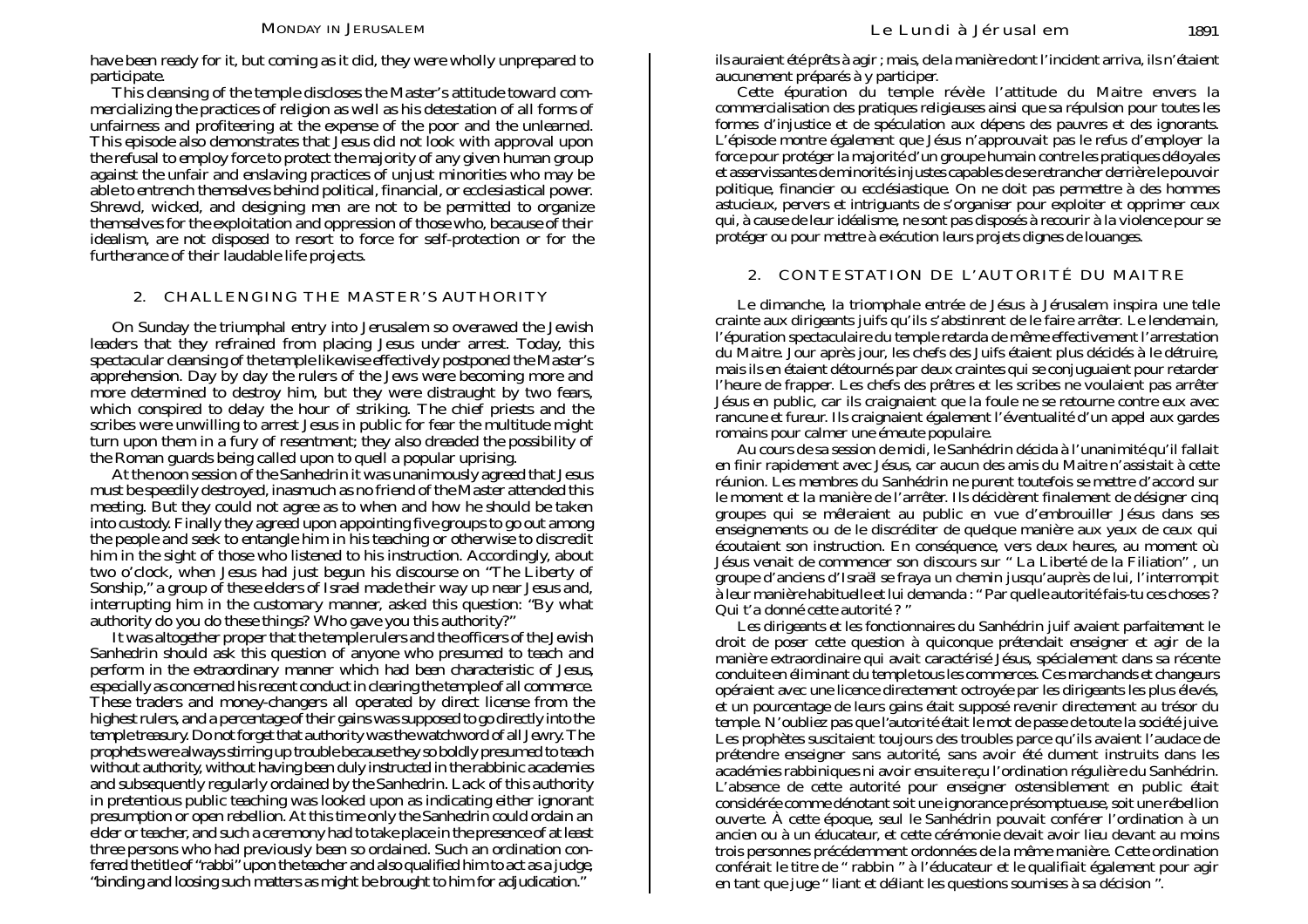The rulers of the temple came before Jesus at this afternoon hour challenging not only his teaching but his acts. Jesus well knew that these very men had long publicly taught that his authority for teaching was Satanic, and that all his mighty works had been wrought by the power of the prince of devils. Therefore did the Master begin his answer to their question by asking them a counter-question. Said Jesus: "I would also like to ask you one question which, if you will answer me, I likewise will tell you by what authority I do these works. The baptism of John, whence was it? Did John get his authority from heaven or from men?"

And when his questioners heard this, they withdrew to one side to take counsel among themselves as to what answer they might give. They had thought to embarrass Jesus before the multitude, but now they found themselves much confused before all who were assembled at that time in the temple court. And their discomfiture was all the more apparent when they returned to Jesus, saying: "Concerning the baptism of John, we cannot answer; we do not know." And they so answered the Master because they had reasoned among themselves: If we shall say from heaven, then will he say, Why did you not believe him, and perchance will add that he received his authority from John; and if we shall say from men, then might the multitude turn upon us, for most of them hold that John was a prophet; and so they were compelled to come leaders of Israel, could not (or would not) express an opinion about John's mission. And when they had spoken, Jesus, looking down upon them, said, "Neither will I tell you by what authority I do these things."

Jesus never intended to appeal to John for his authority; John had never been ordained by the Sanhedrin. Jesus' authority was in himself and in his Father's eternal supremacy.

In employing this method of dealing with his adversaries, Jesus did not mean to dodge the question. At first it may seem that he was guilty of a masterly evasion, but it was not so. Jesus was never disposed to take unfair advantage of even his enemies. In this apparent evasion he really supplied all his hearers with the answer to the Pharisees' question as to the authority behind his mission. They had asserted that he performed by authority of the prince of devils. Jesus had repeatedly asserted that all his teaching and works were by the power and authority of his Father in heaven. This the Jewish leaders refused to accept and were seeking to corner him into admitting that he was an irregular teacher since he had never been sanctioned by the Sanhedrin. In answering them as he did, while not claiming authority from John, he so satisfied the people with the inference that the effort of his enemies to ensnare him was effectively turned upon themselves and was much to their discredit in the eyes of all present.

And it was this genius of the Master for dealing with his adversaries that made them so afraid of him. They attempted no more questions that day; they retired to take further counsel among themselves. But the people were not slow to discern the dishonesty and insincerity in these questions asked by the Jewish rulers. Even the common folk could not fail to distinguish between the moral majesty of the Master and the designing hypocrisy of his enemies. But the cleansing of the temple had brought the Sadducees over to the side of the Pharisees in perfecting the plan to destroy Jesus. And the Sadducees now represented a majority of the Sanhedrin.

Les chefs du temple se présentèrent devant Jésus, à cette heure de l'aprèsmidi, en contestant non seulement son enseignement, mais ses actes. Jésus savait bien que ces mêmes hommes avaient depuis longtemps affirmé en public que l'autorité de son enseignement était satanique et que toutes ses oeuvres puissantes avaient été accomplies grâce au pouvoir du prince des démons. C'est pourquoi le Maitre commença sa réponse à leur question par une autre question. Jésus dit : " Je voudrais également vous poser une question. Si vous me répondez, je vous dirai aussi par quelle autorité j'accomplis mes oeuvres. D'où venait le baptème de Jean ? Tirait-il son autorité du ciel ou des hommes ? ".

Quand ils entendirent cela, les interrogateurs de Jésus se retirèrent à l'écart pour se concerter sur la réponse qu'ils pouvaient donner. Ils avaient pensé embarrasser Jésus devant la foule, mais maintenant ils se trouvaient eux-mêmes fort confus devant les auditeurs alors assemblés dans la cour du temple. Et leur déconfiture fut encore plus évidente lorsqu'ils revinrent vers Jésus en disant : " Au sujet du baptème de Jean, nous ne pouvons répondre ; nous ne savons pas. " Ils répondirent ainsi au Maitre parce qu'ils avaient tenu entre eux le raisonnement suivant : Si nous disons que le baptème de Jean vient du ciel, Jésus dira : Pourquoi n'y avez-vous pas cru ? Et il risque d'ajouter qu'il tient son autorité de Jean. Et si nous disons que ce baptème vient des hommes, la foule pourrait se retourner contre nous, car la majorité estime que Jean était un prophète. Ils furent ainsi obligés de revenir devant Jésus et la foule en confessant qu'eux, les éducateurs religieux et les chefs d'Israël, ne pouvaient pas (ou ne voulaient pas) exprimer une opinion sur la mission de Jean. Lorsqu'ils eurent ainsi parlé, Jésus abaissa le regard sur eux et dit : " Moi non plus, je ne vous dirai pas par quelle autorité j'accomplis ces choses. "

Jésus n'avait jamais eu l'intention de se targuer de l'autorité de Jean, qui n'avait pas reçu l'ordination du Sanhédrin. L'autorité de Jésus résidait en luimême et dans la suprématie éternelle de son Père.

En employant cette méthode vis-à-vis de ses adversaires, Jésus ne cherchait pas à éluder la question. Au premier abord, il pouvait sembler coupable d'une magistrale évasion, mais ce n'était pas le cas. Jésus n'était jamais disposé à tirer injustement avantage de quiconque, même de ses ennemis. Dans cette apparente évasion, il fournit réellement, à tous ses auditeurs, la réponse à la question sur l'autorité conférée à sa mission. Les pharisiens avaient affirmé qu'il l'accomplissait par autorité du prince des démons. Or, Jésus avait maintes fois répété qu'il enseignait et oeuvrait par le pouvoir et l'autorité de son Père céleste, chose que les dirigeants juifs refusaient d'accepter. Ils cherchaient donc à le discréditer en lui faisant admettre l'irrégularité de son enseignement, puisqu'il <sup>n</sup>'avait jamais été sanctionné par le Sanhédrin. En répondant comme il fit, sans prétendre avoir reçu l'autorité de Jean, il satisfit l'auditoire avec l'inférence que l'effort de ses ennemis, pour le prendre au piège, se retournait efficacement contre eux et les discréditait beaucoup aux yeux de toutes les personnes présentes.

C'était ce génie du Maitre pour manier ses adversaires qui leur inspirait une si grande peur de lui. Ils n'essayèrent plus de le questionner ce jour-là et se retirèrent pour se consulter à nouveau entre eux. Mais le peuple ne fut pas long à discerner la malhonnêteté et le manque de sincérité dans les questions posées à Jésus par les dirigeants juifs. Même le petit peuple ne pouvait manquer de noter la différence entre la majesté morale du Maitre et l'hypocrisie calculée de ses ennemis. Mais l'épuration du temple avait rallié les sadducéens aux pharisiens pour parfaire les plans destinés à détruire Jésus. Et les sadducéens représentaient alors la majorité du Sanhédrin.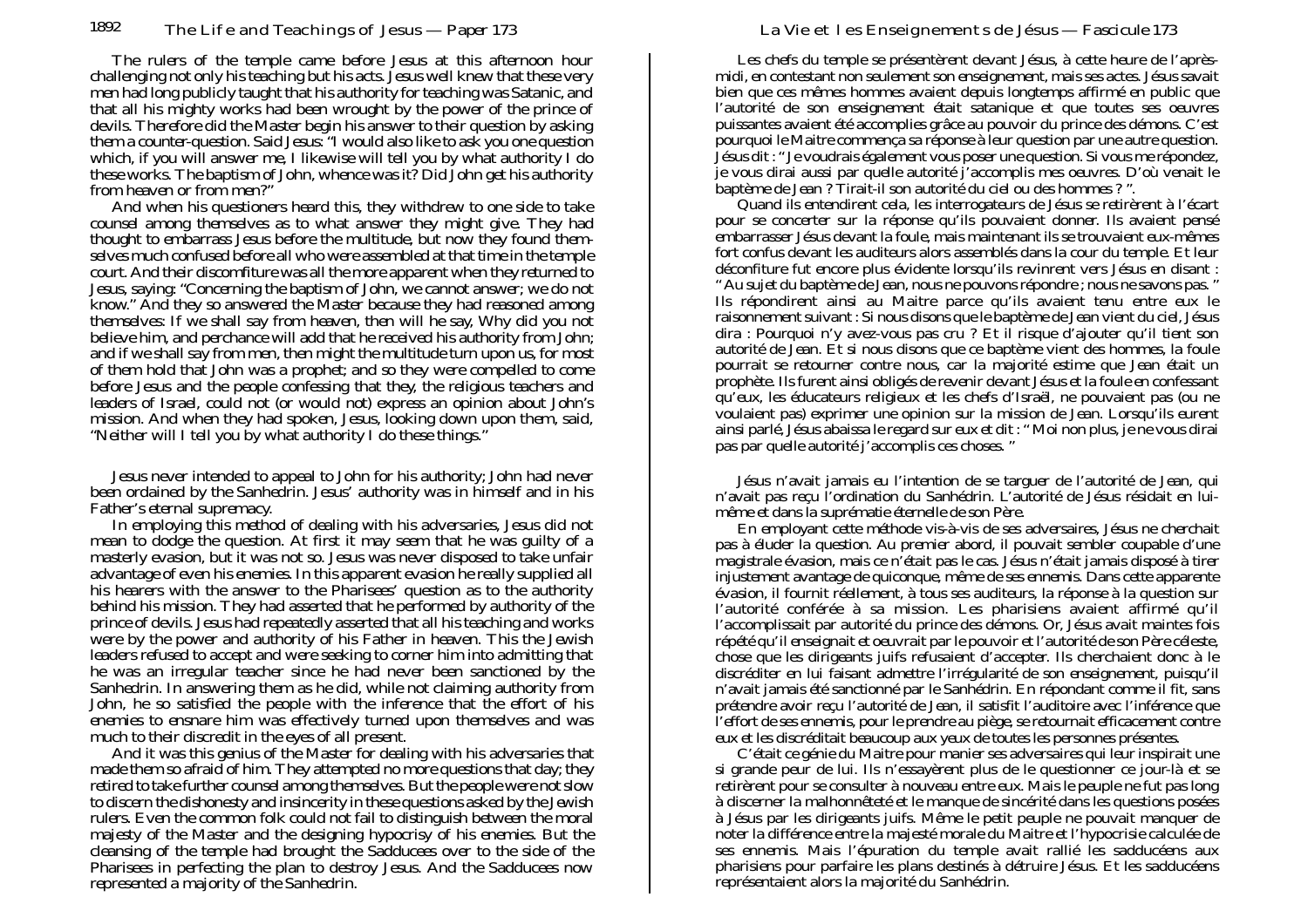### 3. PARABLE OF THE TWO SONS

As the caviling Pharisees stood there in silence before Jesus, he looked down on them and said: "Since you are in doubt about John's mission and arrayed in enmity against the teaching and the works of the Son of Man, give ear while I tell you a parable: A certain great and respected landholder had two sons, and desiring the help of his sons in the management of his large estates, he came to one of them, saying, 'Son, go work today in my vineyard.' And this unthinking son answered his father, saying, 'I will not go'; but afterward he repented and went. When he had found his older son, likewise he said to him, 'Son, go work in my vineyard.' And this hypocritical and unfaithful son answered, 'Yes, my father, I will go.' But when his father had departed, he went not. Let me ask you, which of these sons really did his father's will?"

And the people spoke with one accord, saying, "The first son." And then said Jesus: "Even so; and now do I declare that the publicans and harlots, even though they appear to refuse the call to repentance, shall see the error of their way and go on into the kingdom of God before you, who make great pretensions of serving the Father in heaven while you refuse to do the works of the Father. It was not you, the Pharisees and scribes, who believed John, but rather the publicans and sinners; neither do you believe my teaching, but the common people hear my words gladly."

Jesus did not despise the Pharisees and Sadducees personally. It was their systems of teaching and practice which he sought to discredit. He was hostile to no man, but here was occurring the inevitable clash between a new and living religion of the spirit and the older religion of ceremony, tradition, and authority.

All this time the twelve apostles stood near the Master, but they did not in any manner participate in these transactions. Each one of the twelve was reacting in his own peculiar way to the events of these closing days of Jesus' ministry in the flesh, and each one likewise remained obedient to the Master's injunction to refrain from all public teaching and preaching during this Passover week.

### 4. PARABLE OF THE ABSENT LANDLORD

When the chief Pharisees and the scribes who had sought to entangle Jesus with their questions had finished listening to the story of the two sons, they withdrew to take further counsel, and the Master, turning his attention to the listening multitude, told another parable:

"There was a good man who was a householder, and he planted a vineyard. He set a hedge about it, dug a pit for the wine press, and built a watchtower for the guards. Then he let this vineyard out to tenants while he went on a long journey into another country. And when the season of the fruits drew near, he sent servants to the tenants to receive his rental. But they took counsel among themselves and refused to give these servants the fruits due their master; instead, they fell upon his servants, beating one, stoning another, and sending the others away empty-handed. And when the householder heard about all this, he sent other and more trusted servants to deal with these wicked tenants, and these they wounded and also treated shamefully. And then the householder sent his favorite servant, his steward, and him they killed. And still, in patience and with forbear-

#### 3. LA PARABOLE DES DEUX FILS

Tandis que les pharisiens ergoteurs se tenaient là en silence, Jésus abaissa son regard sur eux et dit : " Puisque vous doutez de la mission de Jean et que vous êtes hostiles à l'enseignement et aux oeuvres du Fils de l'Homme, écoutez la parabole que je vais vous conter : Un grand propriétaire respecté avait deux fils et désirait leur aide pour administrer ses vastes domaines. Il alla trouver le cadet et lui dit : 'Mon fils, va travailler aujourd'hui dans mon vignoble.' Ce fils irréfléchi répondit à son père : 'Je n'irai pas', mais ensuite il se repentit et s'y rendit. Le propriétaire alla ensuite trouver son fils ainé et lui dit également : 'Mon fils, va travailler dans mon vignoble.' Et ce fils hypocrite et infidèle répondit : 'Oui, mon père, j'irai.' Mais, quand son père eut tourné le dos, il <sup>n</sup>'y alla pas. Je vous pose la question, lequel de ces fils a réellement fait la volonté de son père ? "

L'auditoire répondit unanimement : " C'est le premier fils. " Alors, Jésus dit : " C'est exact ; et, maintenant, je proclame que les publicains et les prostituées, même s'ils paraissaient refuser l'appel à la repentance, verront l'erreur de leur voie et entreront dans le royaume de Dieu avant vous, qui prétendez avec ostentation servir le Père qui est aux cieux tout en refusant d'accomplir ses oeuvres. Ce n'est pas vous, scribes et pharisiens, qui avez cru à Jean, mais plutôt les publicains et les pécheurs. Vous ne croyez pas non plus à mon enseignement, mais le peuple écoute mes paroles avec joie. "

Jésus ne méprisait pas personnellement les pharisiens et les sadducéens. C'était leur système d'enseignement et de pratique qu'il cherchait à discréditer. Il n'était hostile à personne, mais, ici, se produisait le conflit inévitable entre une religion spirituelle nouvelle et vivante et l'ancienne religion de cérémonie, de tradition et d'autorité.

Durant tout ce temps, les douze apôtres se tenaient près du Maitre, mais sans participer en aucune façon à ces échanges. Chacun des douze réagissait à sa manière particulière aux évènements de ces journées clôturant le ministère de Jésus dans la chair, et chacun observait également la consigne du Maitre de <sup>s</sup>'abstenir d'enseigner ou de prêcher en public durant cette semaine de la Pâque.

#### 4. LA PARABOLE DU PROPRIÉTAIRE ABSENT

Lorsque les chefs des pharisiens et des scribes, qui avaient cherché à embrouiller Jésus avec leurs questions, eurent fini d'écouter la parabole des deux fils, ils se retirèrent pour se concerter à nouveau. Le Maitre, tournant son attention vers la foule attentive, conta une autre parabole :

" Un homme de bien, qui possédait une propriété, planta un vignoble. Il l'entoura d'une haie, creusa une fosse pour le pressoir et construisit une tour de guet pour les gardes. Puis il donna son vignoble en location et partit pour un long voyage dans un pays étranger. Quand la saison des vendanges approcha, il envoya des serviteurs aux locataires pour percevoir son fermage. Mais, après s'être concertés, les fermiers refusèrent de donner à ces serviteurs les revenus qu'ils devaient à leur maitre ; au lieu de cela, ils attaquèrent les serviteurs, frappèrent l'un, lapidèrent le deuxième et renvoyèrent les autres les mains vides. Lorsque le propriétaire eut vent de l'histoire, il envoya d'autres serviteurs plus sûrs pour régler la question avec ces méchants locataires ; mais ceux-ci blessèrent les nouveaux serviteurs et les traitèrent honteusement. Alors, le propriétaire envoya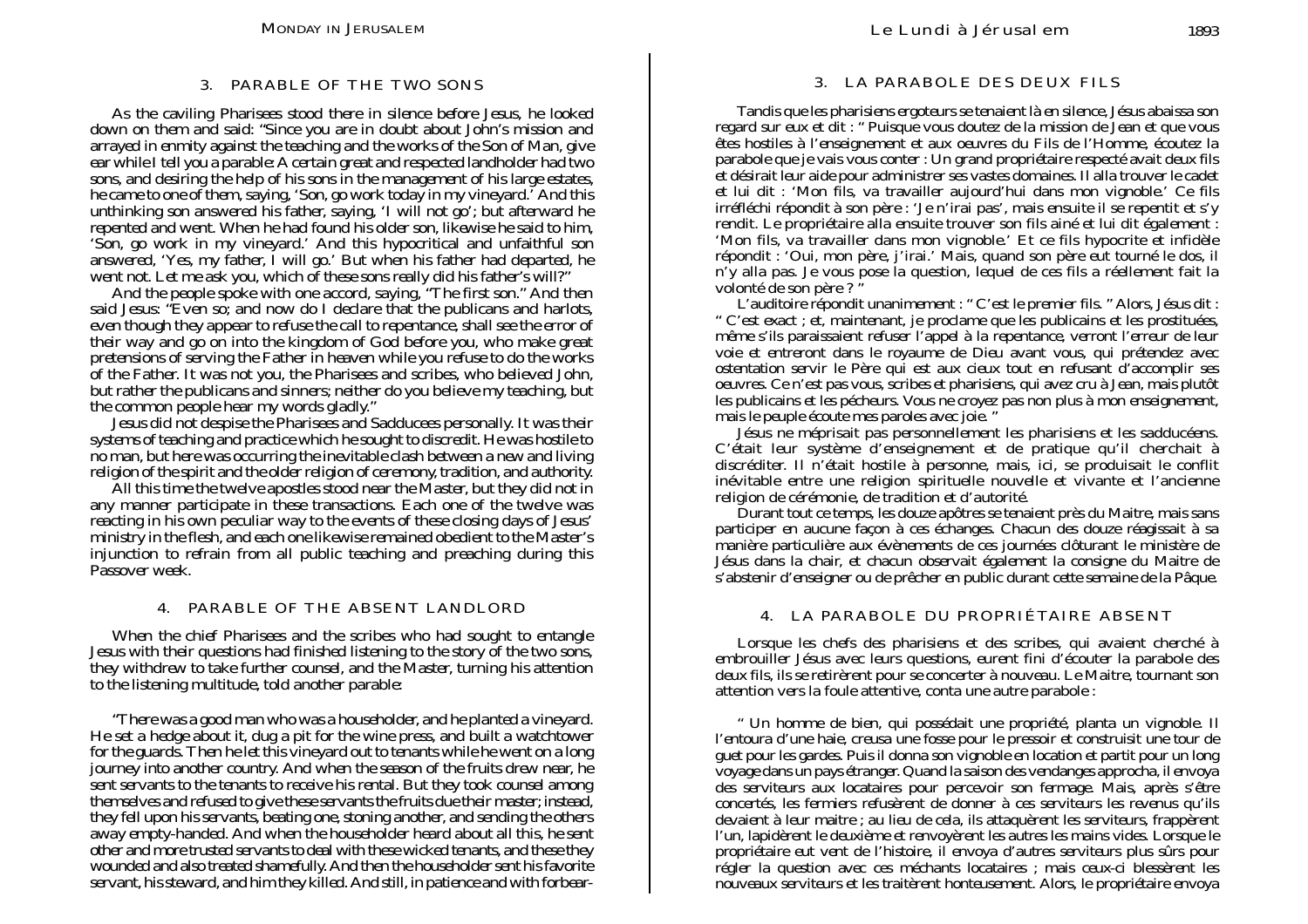ance, he dispatched many other servants, but none would they receive. Some they beat, others they killed, and when the householder had been so dealt with, he decided to send his son to deal with these ungrateful tenants, saying to himself, 'They may mistreat my servants, but they will surely show respect for my beloved son.' But when these unrepentant and wicked tenants saw the son, they reasoned among themselves: 'This is the heir; come, let us kill him and then the inheritance will be ours.' So they laid hold on him, and after casting him out of the vineyard, they killed him. When the lord of that vineyard shall hear how they have rejected and killed his son, what will he do to those ungrateful and wicked tenants?"

And when the people heard this parable and the question Jesus asked, they answered, "He will destroy those miserable men and let out his vineyard to other and honest farmers who will render to him the fruits in their season." And when some of them who heard perceived that this parable referred to the Jewish nation and its treatment of the prophets and to the impending rejection of Jesus and the gospel of the kingdom, they said in sorrow, "God forbid that we should go on doing these things."

Jesus saw a group of the Sadducees and Pharisees making their way through the crowd, and he paused for a moment until they drew near him, when he said: "You know how your fathers rejected the prophets, and you well know that you are set in your hearts to reject the Son of Man." And then, looking with searching gaze upon those priests and elders who were standing near him, Jesus said: "Did you never read in the Scripture about the stone which the builders rejected, and which, when the people had discovered it, was made into the cornerstone? And so once more do I warn you that, if you continue to reject this gospel, presently will the kingdom of God be taken away from you and be given to a people willing to receive the good news and to bring forth the fruits of the spirit. And there is a mystery about this stone, seeing that whoso falls upon it, while he is thereby broken in pieces, shall be saved; but on whomsoever this stone falls, he will be ground to dust and his ashes scattered to the four winds."

When the Pharisees heard these words, they understood that Jesus referred to themselves and the other Jewish leaders. They greatly desired to lay hold on him then and there, but they feared the multitude. However, they were so angered by the Master's words that they withdrew and held further counsel among themselves as to how they might bring about his death. And that night both the Sadducees and the Pharisees joined hands in the plan to entrap him the next day.

### 5. PARABLE OF THE MARRIAGE FEAST

After the scribes and rulers had withdrawn, Jesus addressed himself again to the assembled crowd and spoke the parable of the wedding feast. He said: son serviteur favori, son intendant, et les locataires le tuèrent. Pourtant patient et longanime, le propriétaire envoya beaucoup d'autres serviteurs, mais les locataires ne voulurent en recevoir aucun ; ils frappèrent les uns et tuèrent les autres. Quand le propriétaire eut été ainsi traité, il décida d'envoyer son fils vers ces locataires ingrats en se disant : 'Ils peuvent maltraiter mes serviteurs, mais ils montreront certainement du respect pour mon fils bien-aimé.' Mais, en voyant venir le fils, les mauvais locataires impénitents tinrent entre eux le raisonnement suivant : 'Celui-ci est l'héritier. Allons, tuons-le, et, alors, l'héritage nous appartiendra.' Ainsi donc, ils s'emparèrent de lui, le jetèrent hors du vignoble et le tuèrent. Quand le maitre de ce vignoble apprendra qu'ils ont rejeté et tué son fils, que fera-t-il à ces locataires ingrats et méchants ? "

Lorsque les auditeurs eurent entendu cette parabole et la question de Jésus, ils répondirent : " Le propriétaire anéantira ces misérables et louera son vignoble à des fermiers honnêtes, qui lui rendront les fruits en leur saison. " Certains d'entre eux comprirent que la parabole faisait allusion à la nation juive, à la manière dont elle avait traité les prophètes, et au rejet imminent de Jésus et de l'enseignement du royaume. Ils dirent alors tristement : " Dieu veuille que nous ne continuions pas à faire de pareilles choses. "

Jésus vit qu'un groupe de pharisiens et de sadducéens se frayait un chemin vers lui à travers la foule. Il s'arrêta un moment, jusqu'à ce qu'ils se fussent approchés, et dit alors : " Vous savez comment vos pères ont rejeté les prophètes, et vous savez bien que, dans votre coeur, vous avez résolu de rejeter le Fils de l'Homme. " Puis, promenant un regard inquisiteur sur les prêtres et les anciens qui se tenaient près de lui, Jésus dit : " N'avez-vous jamais lu dans les Écritures l'histoire de la pierre que les bâtisseurs avaient rejetée et qui devint la pierre angulaire quand le peuple la découvrit ? Je vous avertis donc une fois de plus que, si vous continuez à rejeter cet évangile, le royaume de Dieu vous sera bientôt enlevé pour être donné à un peuple disposé à recevoir la bonne nouvelle et à produire les fruits de l'esprit. Cette pierre comporte un mystère, car quiconque tombe sur elle sera brisé en morceaux, mais sauvé ; mais celui sur qui elle tombera sera réduit en poussière, et ses cendres seront dispersées aux quatre vents. "

Quand les pharisiens entendirent ces paroles, ils comprirent que Jésus faisait allusion à eux et aux autres dirigeants juifs. Ils avaient grande envie de <sup>s</sup>'emparer de lui sur-le-champ, mais ils craignaient la multitude. Toutefois, ils furent tellement irrités par les paroles du Maitre qu'ils se retirèrent pour se consulter de nouveau sur la manière de le faire périr. Ce soir-là, les pharisiens et les sadducéens s'entendirent pour essayer de le prendre au piège le lendemain.

#### 5. LA PARABOLE DU FESTIN DE MARIAGE

Après que les scribes et les dirigeants se furent retirés, Jésus s'adressa de nouveau à la foule assemblée et conta la parabole du festin de mariage. Il dit :

" On peut comparer le royaume des cieux à un roi qui donna un festin de mariage pour son fils et dépêcha des messagers pour appeler ceux qui avaient été préalablement invités à la fête, en disant : 'Tout est prêt pour le diner de mariage au palais du roi.' Or, beaucoup de ceux qui avaient promis d'y assister refusèrent maintenant de s'y rendre. Quand le roi apprit le rejet de ses invitations, il envoya d'autres serviteurs et messagers avec ces mots : 'Dites à tous ceux qui étaient invités, de venir, car, voici, mon diner est préparé. Mes boeufs et mes bêtes grasses

<sup>&</sup>quot;The kingdom of heaven may be likened to a certain king who made a marriage feast for his son and dispatched messengers to call those who had previously been invited to the feast to come, saying, 'Everything is ready for the marriage supper at the king's palace.' Now, many of those who had once promised to attend, at this time refused to come. When the king heard of these rejections of his invitation, he sent other servants and messengers, saying: 'Tell all those who were bidden, to come, for, behold, my dinner is ready. My oxen and my fatlings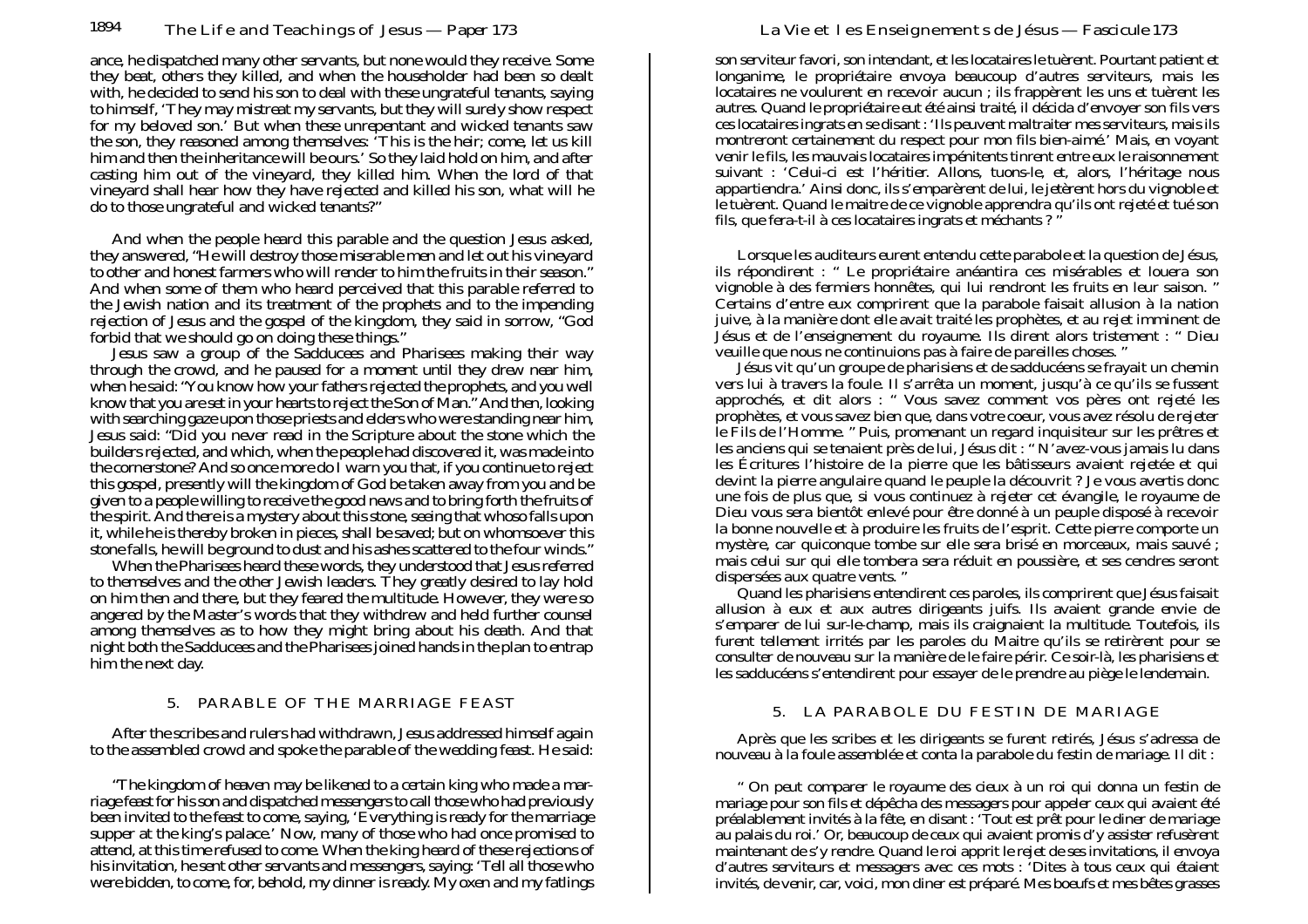are killed, and all is in readiness for the celebration of the forthcoming marriage of my son.' But again did the thoughtless make light of this call of their king, and they went their ways, one to the farm, another to the pottery, and others to their merchandise. Still others were not content thus to slight the king's call, but in open rebellion they laid hands on the king's messengers and shamefully mistreated them, even killing some of them. And when the king perceived that his chosen guests, even those who had accepted his preliminary invitation and had promised to attend the wedding feast, had finally rejected his call and in rebellion had assaulted and slain his chosen messengers, he was exceedingly wroth. And then this insulted king ordered out his armies and the armies of his allies and instructed them to destroy these rebellious murderers and to burn down their city.

"And when he had punished those who spurned his invitation, he appointed yet another day for the wedding feast and said to his messengers: 'They who were first bidden to the wedding were not worthy; so go now into the parting of the ways and into the highways and even beyond the borders of the city, and as many as you shall find, bid even these strangers to come in and attend this wedding feast.' And then these servants went out into the highways and the out-of-the-way places, and they gathered together as many as they found, good and bad, rich and poor, so that at last the wedding chamber was filled with willing guests. When all was ready, the king came in to view his guests, and much to his surprise he saw there a man without a wedding garment. The king, since he had freely provided wedding garments for all his guests, addressing this man, said: 'Friend, how is it that you come into my guest chamber on this occasion without a wedding garment?' And this unprepared man was speechless. Then said the king to his servants: 'Cast out this thoughtless guest from my house to share the lot of all the others who have spurned my hospitality and rejected my call. I will have none here except those who delight to accept my invitation, and who do me the honor to wear those guest garments so freely provided for all.'"

After speaking this parable, Jesus was about to dismiss the multitude when a sympathetic believer, making his way through the crowds toward him, asked: "But, Master, how shall we know about these things? how shall we be ready for the king's invitation? what sign will you give us whereby we shall know that you are the Son of God?" And when the Master heard this, he said, "Only one sign shall be given you." And then, pointing to his own body, he continued, "Destroy this temple, and in three days I will raise it up." But they did not understand him, and as they dispersed, they talked among themselves, saying, "Almost fifty years has this temple been in building, and yet he says he will destroy it and raise it up in three days." Even his own apostles did not comprehend the significance of this utterance, but subsequently, after his resurrection, they recalled what he had said.

About four o'clock this afternoon Jesus beckoned to his apostles and indicated that he desired to leave the temple and to go to Bethany for their evening meal and a night of rest. On the way up Olivet Jesus instructed Andrew, Philip, and Thomas that, on the morrow, they should establish a camp nearer the city which they could occupy during the remainder of the Passover week. In compliance with this instruction the following morning they pitched their tents in the hillside ravine overlooking the public camping park of Gethsemane, on a plot of ground belonging to Simon of Bethany.

sont tués, et tout est prêt pour le mariage imminent de mon fils.' Mais, de nouveau, les invités sans égards traitèrent à la légère l'appel de leur roi et allèrent leur chemin, l'un à sa ferme, l'autre à sa poterie et d'autres à leurs marchandises. D'autres encore ne se contentèrent pas de marquer ainsi du dédain pour la convocation du roi, mais se révoltèrent ouvertement, s'emparèrent des messagers du roi, les maltraitèrent honteusement et même en tuèrent quelquesuns. Quand le roi s'aperçut que ses invités choisis, même ceux qui avaient accepté son invitation préliminaire et promis d'assister à la fête de mariage, avaient finalement rejeté son appel, s'étaient révoltés, puis avaient attaqué et assassiné ses messagers spéciaux, il entra dans une violente colère. Alors, le roi insulté mobilisa ses armées et celles de ses alliés, puis leur ordonna d'anéantir ces meurtriers rebelles et d'incendier leur cité.

" Après avoir puni ceux qui avaient méprisé son invitation, il fixa un nouveau jour pour le festin de mariage et dit à ses messagers : 'Les premiers invités au mariage n'étaient pas dignes de ma sollicitude. Allez maintenant aux croisées des chemins et sur les grandes routes, même au delà des limites de la ville, et invitez tous ceux que vous rencontrerez, même les étrangers, à venir assister au festin de mariage.' Les serviteurs allèrent donc sur les grandes routes et dans les lieux écartés ; ils rassemblèrent tous ceux qu'ils rencontrèrent, bons et mauvais, riches et pauvres, de sorte qu'enfin la salle du mariage fut remplie de convives de bonne volonté. Lorsque tout fut prêt, le roi entra pour examiner ses hôtes et, à sa grande surprise, il vit un homme sans robe de noces. Or, le roi avait généreusement fourni des robes de noces pour tous ses invités ; il s'adressa à l'homme en disant : 'Ami, comment se fait-il que tu entres dans la salle des invités, en cette occasion, sans robe de noces ?' Et cet homme non préparé ne sut que dire. Alors, le roi dit à ses serviteurs : 'Chassez cet écervelé de ma maison et faites-lui partager le sort de tous ceux qui ont dédaigné mon hospitalité et rejeté mon appel. Je ne veux avoir personne ici en dehors de ceux qui se réjouissent d'accepter mon invitation, et qui me font l'honneur de porter les vêtements de noces que j'ai si libéralement mis à la disposition de tout le monde.' "

Après avoir conté cette parabole, Jésus allait congédier la multitude lorsqu'un croyant sympathisant se fraya un chemin à travers la foule jusqu'à lui et demanda : " Maitre, comment serons-nous informés de ces choses ? Comment serons-nous prêts pour l'invitation du roi ? Quel signe nous donneras-tu pour que nous sachions que tu es le Fils de Dieu ? " Après avoir entendu ces questions, le Maitre dit : " Il ne vous sera donné qu'un seul signe. " Puis, montrant du doigt son propre corps, il poursuivit : " Détruisez ce temple, et en trois jours je le relèverai. " Mais les auditeurs ne le comprirent pas et se dispersèrent en se disant entre eux : " Il y a près de cinquante ans que ce temple est en construction, et pourtant Jésus dit qu'il le détruira et le relèvera en trois jours. " Même ses propres apôtres ne saisirent pas la signification de cette phrase, mais ultérieurement, après la résurrection, ils se rappelèrent ce que le Maitre avait dit.

Vers quatre heures de l'après-midi, Jésus fit signe à ses apôtres et leur indiqua qu'il désirait quitter le temple et aller à Béthanie pour y prendre le repas du soir et une nuit de repos. Sur la montée d'Olivet, Jésus donna des instructions à André, Philippe et Thomas pour que, le lendemain, ils établissent un camp plus proche de la ville, un campement qu'ils pourraient occuper durant le reste de la semaine de la Pâque. Conformément à ces instructions, ils plantèrent leurs tentes, le lendemain matin, dans le ravin à flanc de coteau qui dominait le parc de campement public de Gethsémani, sur un petit terrain appartenant à Simon de Béthanie.